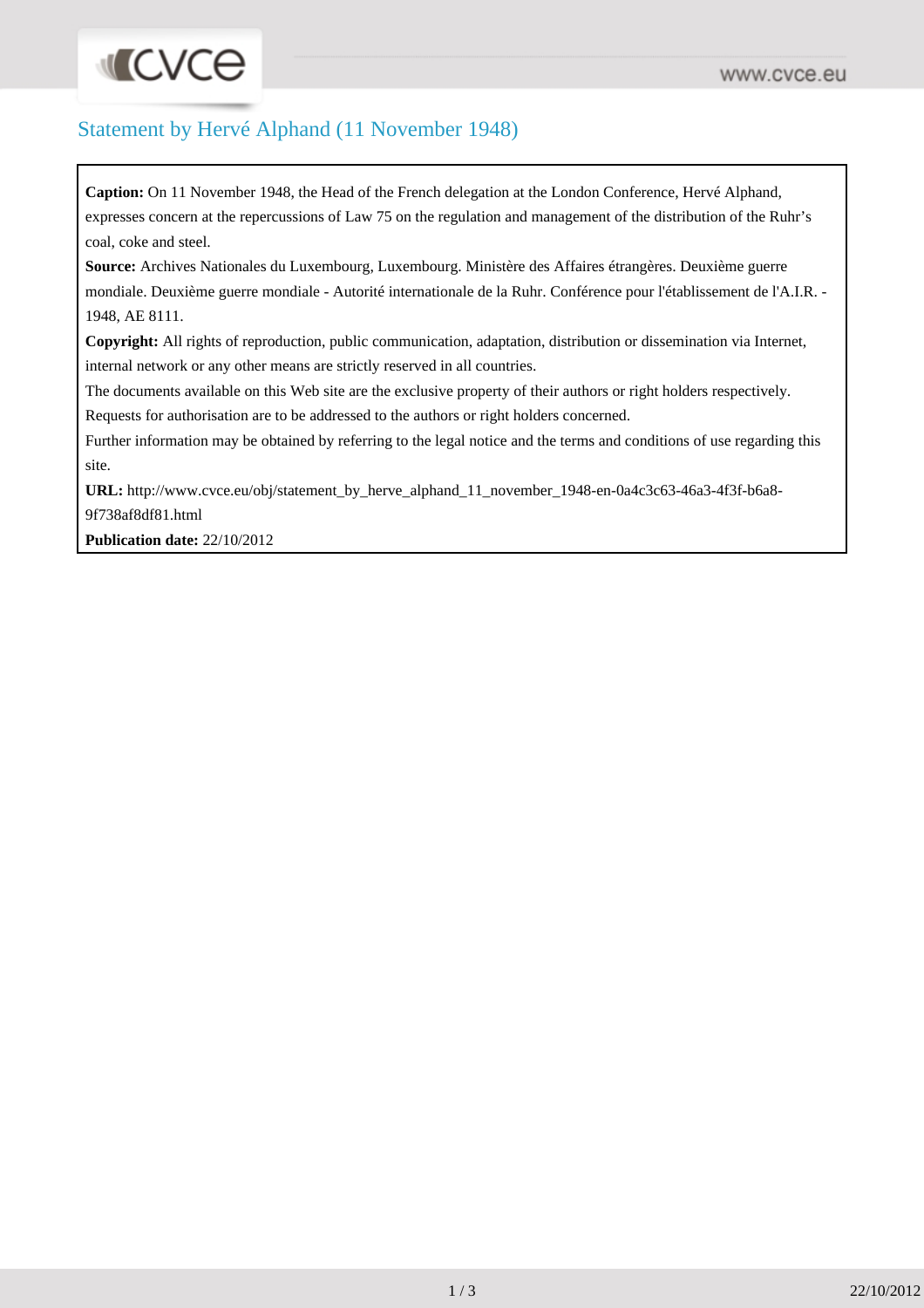## **Statement by Hervé Alphand (11 November 1948)**

(Unofficial Translation)

On the occasion of the opening of these conversations, at which a detailed agreement is to be drawn up for the creation of an international Authority for the Ruhr, the French Delegation, on the instructions of its Government, is obliged to make a preliminary statement: –

On the 18th June, 1948, when the French Government informed the Governments of the United States of America, the United Kingdom, Belgium, the Netherlands and Luxembourg that it accepted the recommendations of the London Conference on Germany, which form the basis of our present discussions, it drew the attention of those Governments to certain reservations which reflected the unchanging position of the French Delegation and which were the result of a resolution of the French National Assembly:

These reservations referred to two principal points: –

(1) The French Government declared that the question of the ownership of the mines and basic industries of the Ruhr ought to be settled as soon as possible. It emphasised that it had not yet been possible to reconcile the views of the various Allied Governments on this question. It expressed the hope that agreement would be reached without difficulty on the principle of the expropriation of the former magnates. For the remainder, it considered, as always, that the establishment of international ownership would be the best solution from every point of view.

(2) Similarly, the French Government declared that when the occasion arose to take steps on the setting up of the International Authority for the Ruhr, it would wish to reopen the question of the international control of management of the mines.

The Anglo-American Bizonal Authorities have yesterday, 10th November, published a law of which the preamble includes a declaration under the terms of which it would be for a freely elected German Government to determine the final settlement of the ownership of the coal and steel industries. Although this declaration is in accordance with the position previously taken up by the American and British Governments and is accompanied by a reservation making it clear that the former magnates and Nazi owners can, under no circumstances, be restored to their properties, it cannot be accepted by the French Government.

My Government indicated yesterday that it would not recognise this declaration nor any other which might be made by the American and British Military Governors concerning the final disposal of the mining and metallurgical properties of the Ruhr as long as no agreement had been reached among the Governments of the interested Powers on the question of eventual ownership. The settlement of the problem, which is considered to be of paramount importance, is not a matter for the British and American Commanders-in-Chief but for Governments only.

Although the question of ownership is not on the agenda of these discussions and is being dealt with at present through the normal diplomatic channel, my Government has instructed me to restate its position in this matter in such a way that it is made quite clear that our participation in this conference changes in no way the views which it previously expressed on this point.

On the other hand, so far as the control of management is concerned, the French Government hopes, as we said on the 18th June, that this question can be reopened during the present discussions.

Examination of the text drawn up in May insofar as it concerns the International Authority of the Ruhr has confirmed the fears already expressed by the French Government that the control of distribution of the coal, coke and steel of the Ruhr cannot be properly effective if the International Authority does not retain a certain number of the powers of control over the management of plants now exercised by the Allied Authorities. I must emphasise once more that we do not wish that management itself should be vested in the International Authority but that this organisation should receive sufficient powers to supervise in particular the drawing up and implementation of programmes of production and re-equipment.